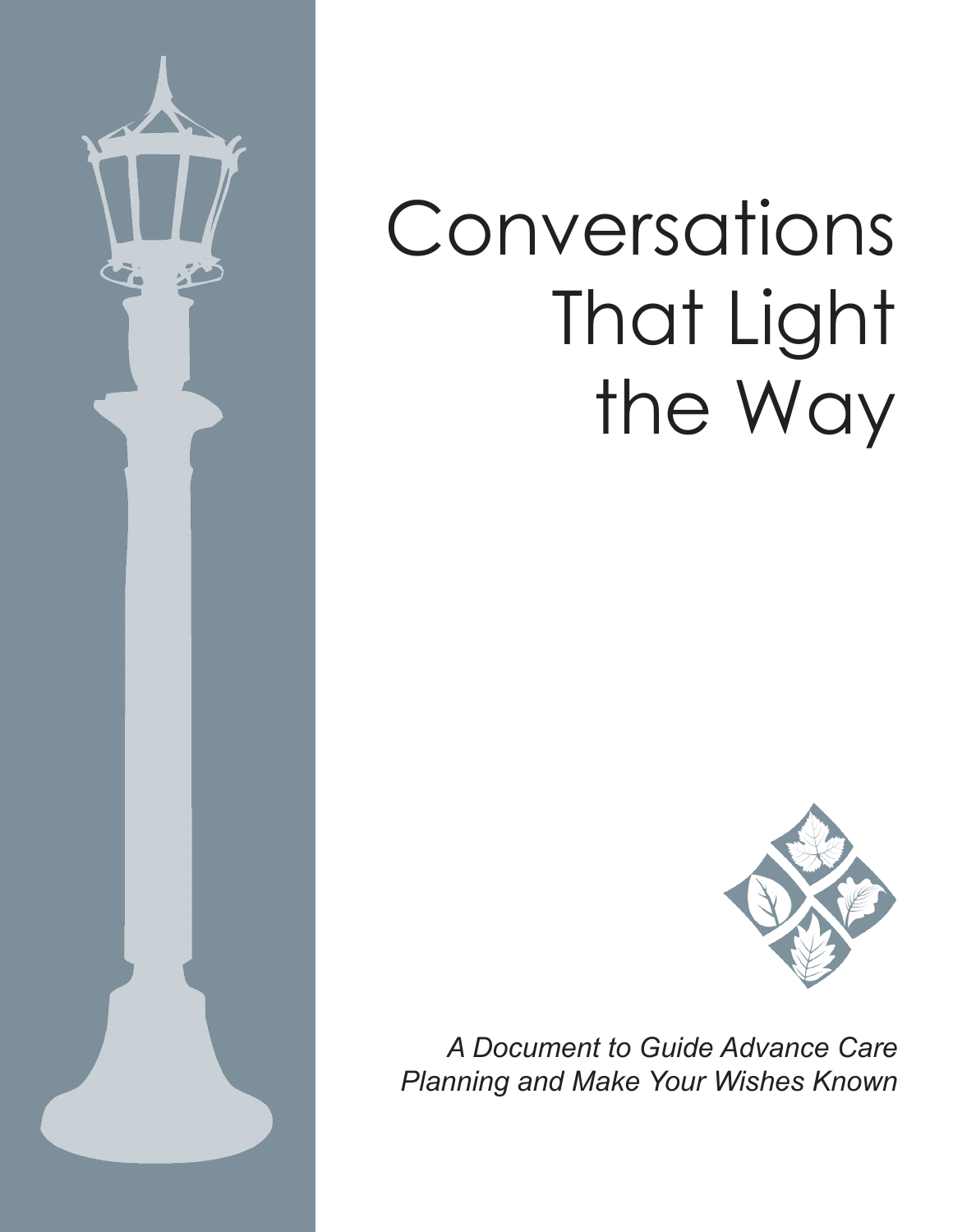# A Letter to All Ohioans

Dear Citizens of Ohio,

This document has been created to assist you in making choices about the kind of health care you want as you journey through the final phases of life. Although this subject can be uncomfortable for many people to address, it is important that each person has the opportunity to make these important choices for himself or herself.

Sometimes, individuals are asked to make health care decisions for loved ones who are unable to communicate their wishes. If you haven't talked with your loved ones about your personal preferences, this situation can be very stressful. On the other hand, when these choices have been discussed, family members can make decisions with greater certainty and comfort.

Having these "courageous conversations" with family members and others can actually be a gift to them and relieve them of the burden of trying to imagine what you may want. You can Light the Way for your loved ones. In beginning these discussions, some people have found it helpful to:

- Take advantage of TV programs that highlight themes of death and dying and talk about your reactions.
- Utilize related news and magazine articles to bring up the subject and talk about what you would want if you were the person in the story.
- Cite an event or experience that will open up the conversation, (such as a relative's or friend's health situation or death). Talk about choices that the person made or didn't make.
- Talk about end-of-life choices while you're completing other legal documents or making financial plans.

The pages that follow contain questions, prompts, and information that are designed to help you think and talk about your choices. You may want to revisit this workbook over the years as these conversations take time and your decisions and choices may change. Further assistance can be obtained by referring to the resources listed at the end of this booklet.

We hope you'll use this document as a tool to help you think about your choices. Fill it out and use it to help you talk to your family and friends.

Sincerely,

*The Ohio End of Life Collaborative 2003*

*Midwest Center for Home Hospice & Palliative Care Education is a 501c3 organization that maintains the brochure "Conversations That Light the Way." The organization's mission is to be the cornerstone for education and technical information about home care, hospice and palliative care provided to the public and professional community.*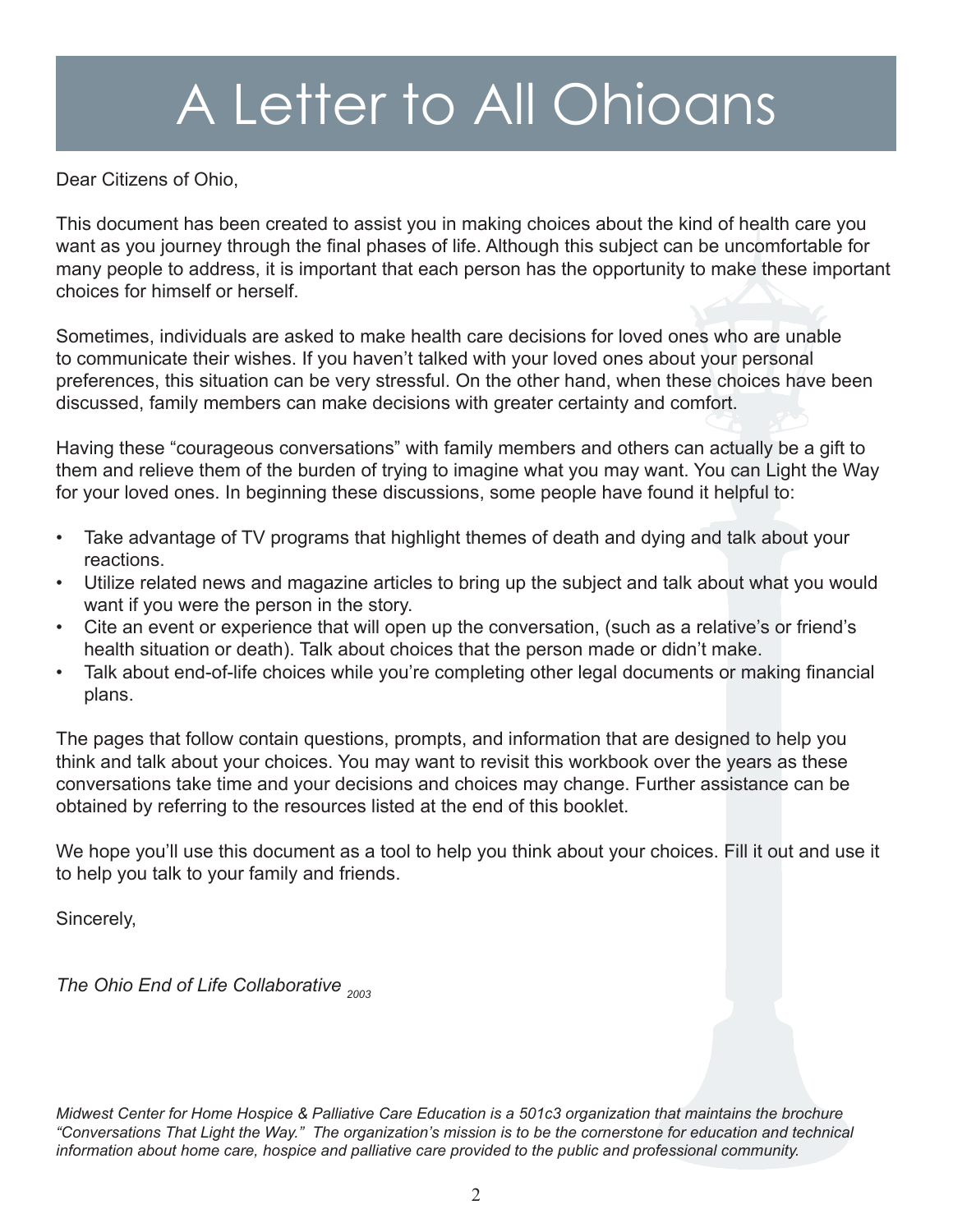### What If? Health Care Scenarios

- *• What if you have been diagnosed with Alzheimer's and are having difficulty remembering things and concentrating. In addition, you have a history of heart disease and have had two heart attacks in the last six years. In the event you have another heart attack, what might your thoughts be about cardiopulmonary resuscitation (CPR)? (Please refer to glossary for more information on CPR.)*
- *• What if you have a long-term lung disease that has resulted in repeated trips to the Emergency Room of your local hospital. Each time you have survived, but each trip has required longer stays in the hospital. You are no longer able to drive or care for yourself alone at home. If you were to develop a severe crisis like a life-threatening infection, would you want to get antibiotics through your veins or have surgery?*
- *• What if you had a stroke that has left you unable to walk, talk, or live alone. You are having more difficulty swallowing and your loved ones are faced with a decision about whether to begin giving you food and water through a tube into your stomach. What would you want them to do for you?*
- *• What if you have been diagnosed with cancer of the pancreas and it has spread to the liver. Your doctor has told you this condition is nearly always fatal. If you were to get pneumonia, would you want to be treated with drugs through your veins to try to cure the infection? Or would you prefer the focus switch from cure to keeping you comfortable even if the infection were to worsen?*

### **Possible Questions to Ask**

- What are the possible benefits compared with the possible risks of the treatment?
- What are the best possible and the worst possible outcomes?
- What is your "bottom line" as you think about the "big picture" and the possible effects on the quality of your life?
- Will the treatment make your life better or merely keep you alive longer?
- What may happen if you refuse the treatment?
- Are there any other treatment choices?

*In all of the examples, when would you want the goals of your care to shift from trying to keep you alive, (aggressive curative), to keeping you comfortable and out of pain, (providing comfort and symptom management only) and allowing natural death to occur?*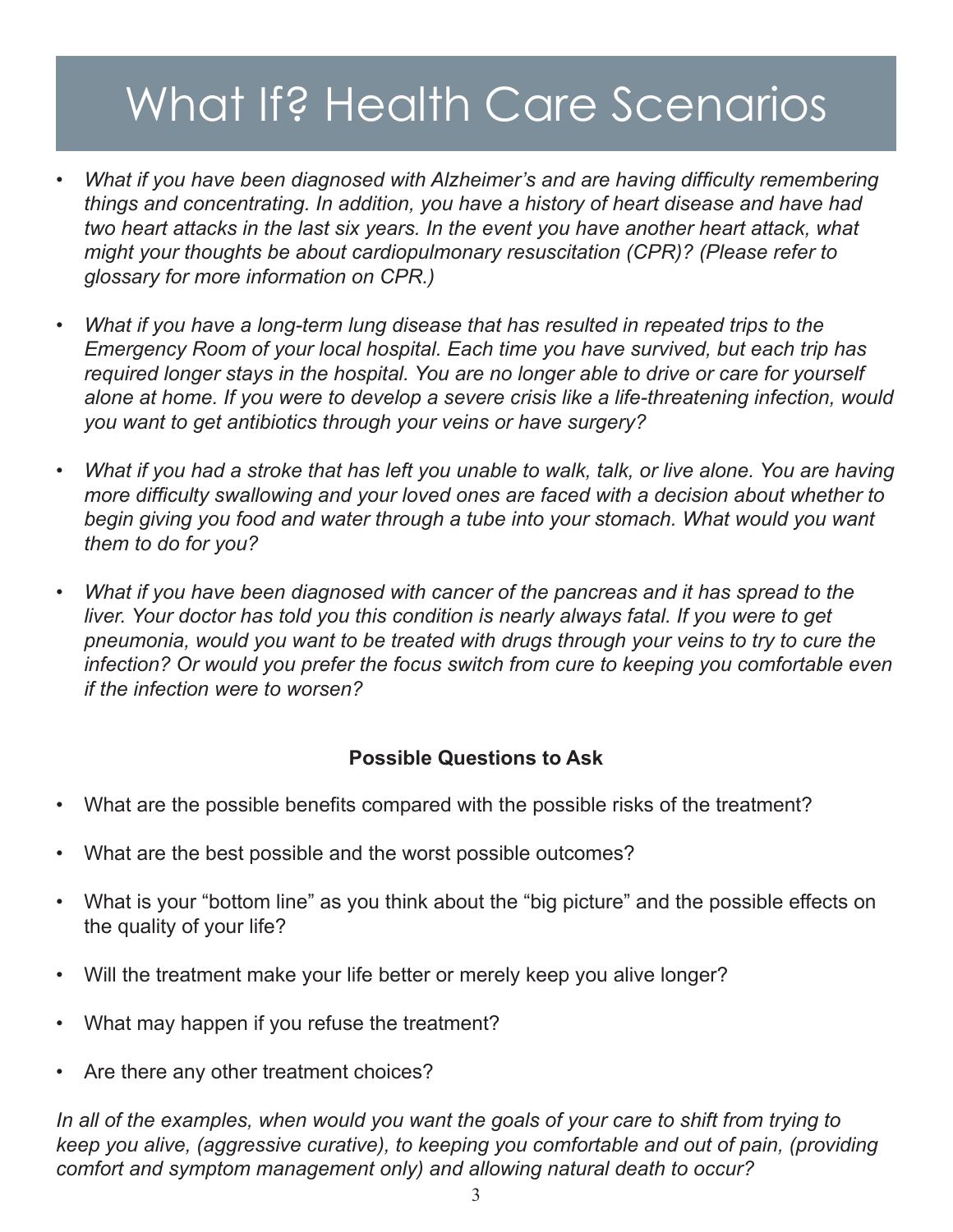**The questions that follow, and your answers to each of them, should be shared with the agent you name in your health care power of attorney document (see page 7).**

 $\uplus$  How would you describe your overall health today?

 $\uplus$  If you are currently diagnosed with a very serious or possibly life-threatening disease, what do you know about the disease or the progression it may take?

 $\uplus$  Are you comfortable with your doctor or health care provider? Yes No If you checked no, please explain:

 $\uplus$  Do you see him or her as a "partner" in your health care? Does he/she listen to you? Are you confident that he/she will honor your wishes at the end of your life? \_\_\_\_\_ Yes \_\_\_\_\_ No

If you checked no, please explain: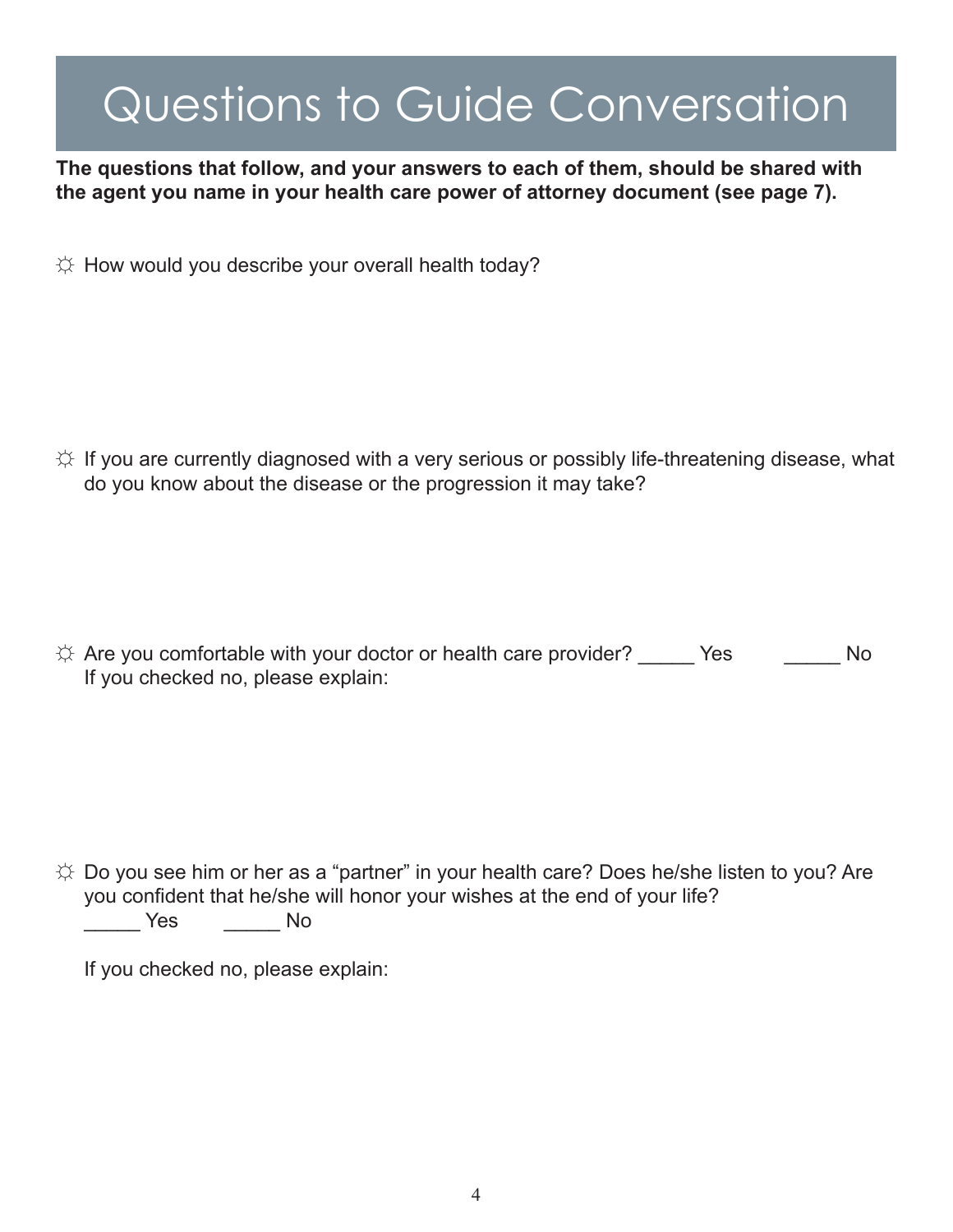☼ What concerns do you have about your health or future healthcare?

☼ What beliefs do you hold that influence your thoughts about life and your thinking about dying?

 $\Diamond$  What important needs would you want to be addressed if you were dying?

 $\uplus$  What do you value most about your physical or mental well being? *For example: Do you love to be outdoors? Does being able to read or listen to music bring you pleasure? How important is it to be aware of your surroundings and the people with you? How important are seeing, tasting, touching?*

 $\hat{X}$  If you have a memory of a loved one's death, what did you learn from that experience?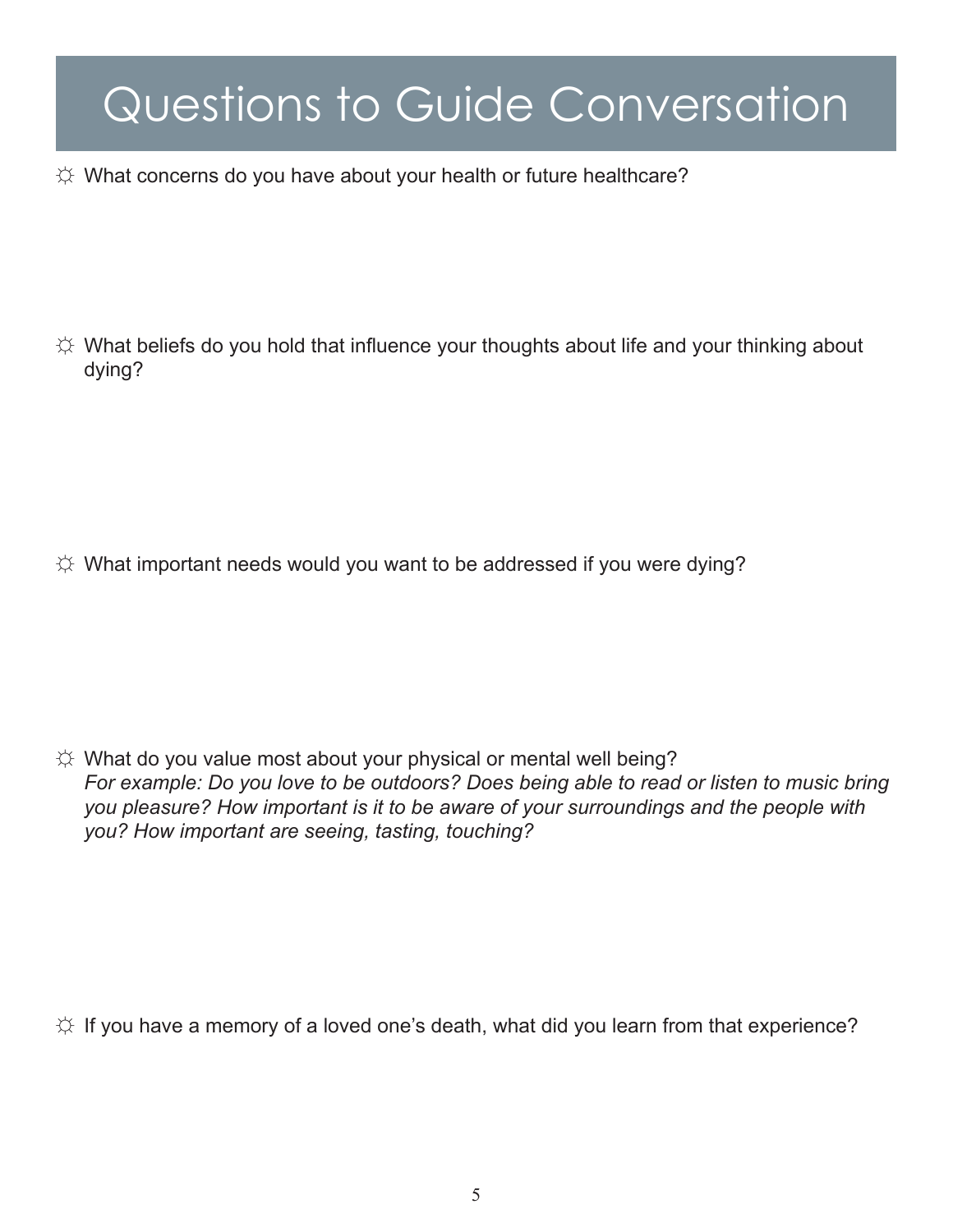### Questions to Guide Conversation  $\uplus$  How important is it for you to be able to care for yourself? Very Important **Example 20 Somewhat Important** and Not Important  $\uplus$  What kind of living environment would you be willing to accept? **EXECUTE:** Assisted Living **EXECUTE:** Private Apartment **Nursing Facility** Retirement Village **Extended Care Facility**

- $\uplus$  What is important for others to know about the spiritual or religious part of your life? *For example: Do religious values influence your treatment decisions? If so, how?*
- $\uplus$  Would you want treatments that might prolong your life, (for example, tube feeding if you could no longer swallow), if you were:

no longer able to think for yourself? \_\_\_\_\_\_\_ yes \_\_\_\_\_\_ no

comatose and not likely to regain consciousness?

\_\_\_\_\_\_ yes \_\_\_\_\_\_ no

terminally ill or near death?

\_\_\_\_\_ yes \_\_\_\_\_ no

of very advanced age? \_\_\_\_\_ yes \_\_\_\_\_ no

☼ What does "very advanced age" mean to you?

 $\uplus$  What special instructions, if any, do you have regarding the above questions?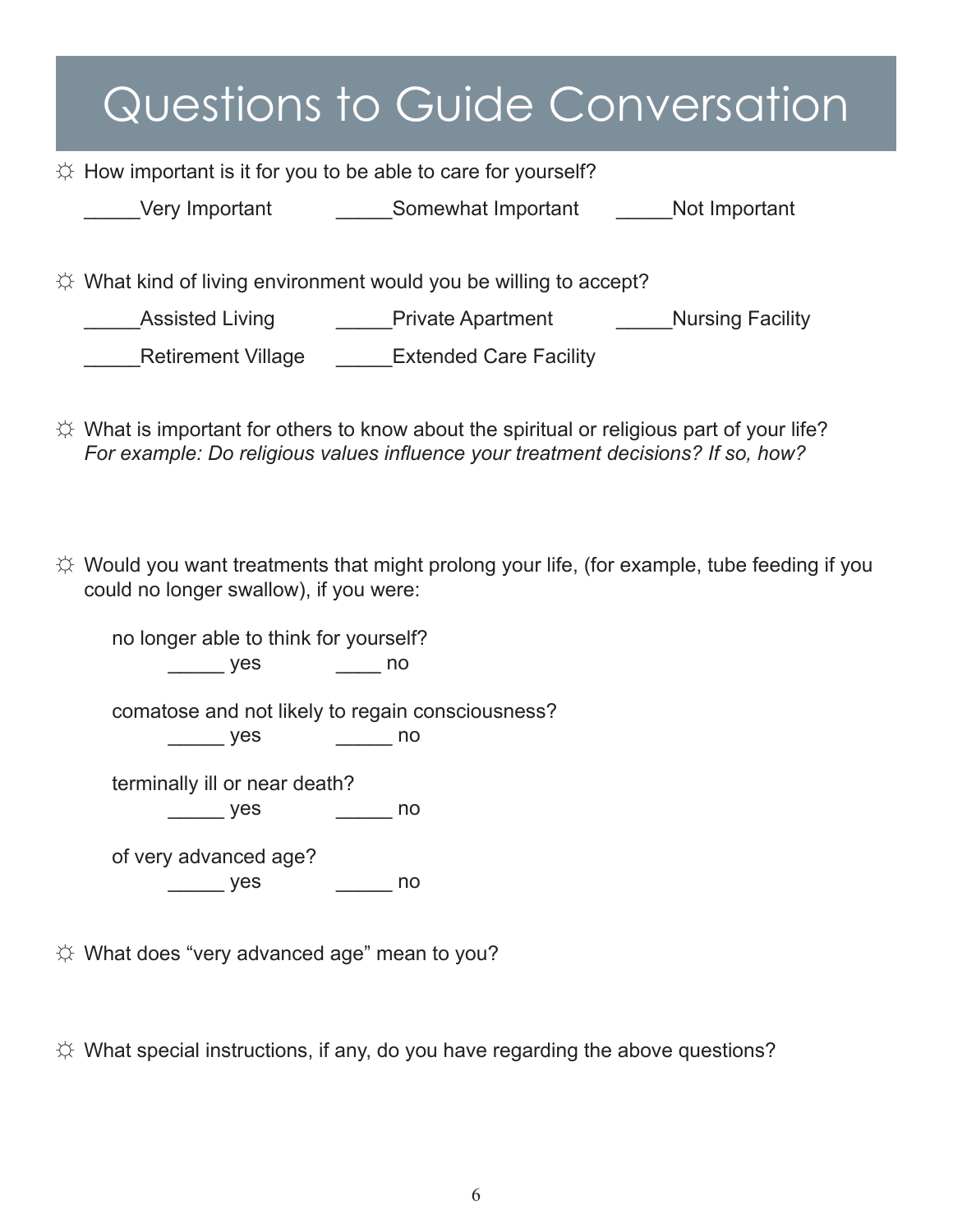### Choosing a Health Care Advocate

The person you name as an advocate (or, in legal terms, "agent") in your **health care power of attorney** document has the authority to make decisions regarding aspects of your medical care if you become unable to express your wishes. For this reason, you should tell the person you name how you feel about life-sustaining treatment, being fed through feeding and fluid tubes, and other important issues.

### *Important:*

*• A health care power of attorney is NOT a financial power of attorney. If you have named someone (called an "attorney-in-fact") to handle financial matters for you through a regular power of attorney document, that person cannot automatically make medical decisions for you. If you wish, you may ask the person you've named in your financial power of attorney document to also speak for you in health care manners when you cannot speak for yourself. BUT you must separately name that person as your health care "agent" through another document called a health care power of attorney. You will need to complete an official health care power of attorney form and have it notarized or witnessed.*

Think not only about who knows you very well and cares about you, but who can make difficult decisions. Your spouse or family member may be too emotionally involved with you, or sometimes they are the best choice. You decide. Make sure the person, if not local, can be ready to help when you need them. Make certain the person you choose is able to stand up for you so that your wishes are followed. Most importantly, no matter who you choose, make your wishes clear and be comfortable that he or she agrees to honor your decisions.

 $\Diamond$  Who would you want to make healthcare decisions for you if you could not make them for yourself? (The person you name here should be the same as the one named in your durable health care power of attorney document.)

List his or her name, address, and phone number(s) here:

- ☼ What is his/her relationship to you?
- $\uplus$  Who would be your second choice? List his or her name, address, and phone number(s) here: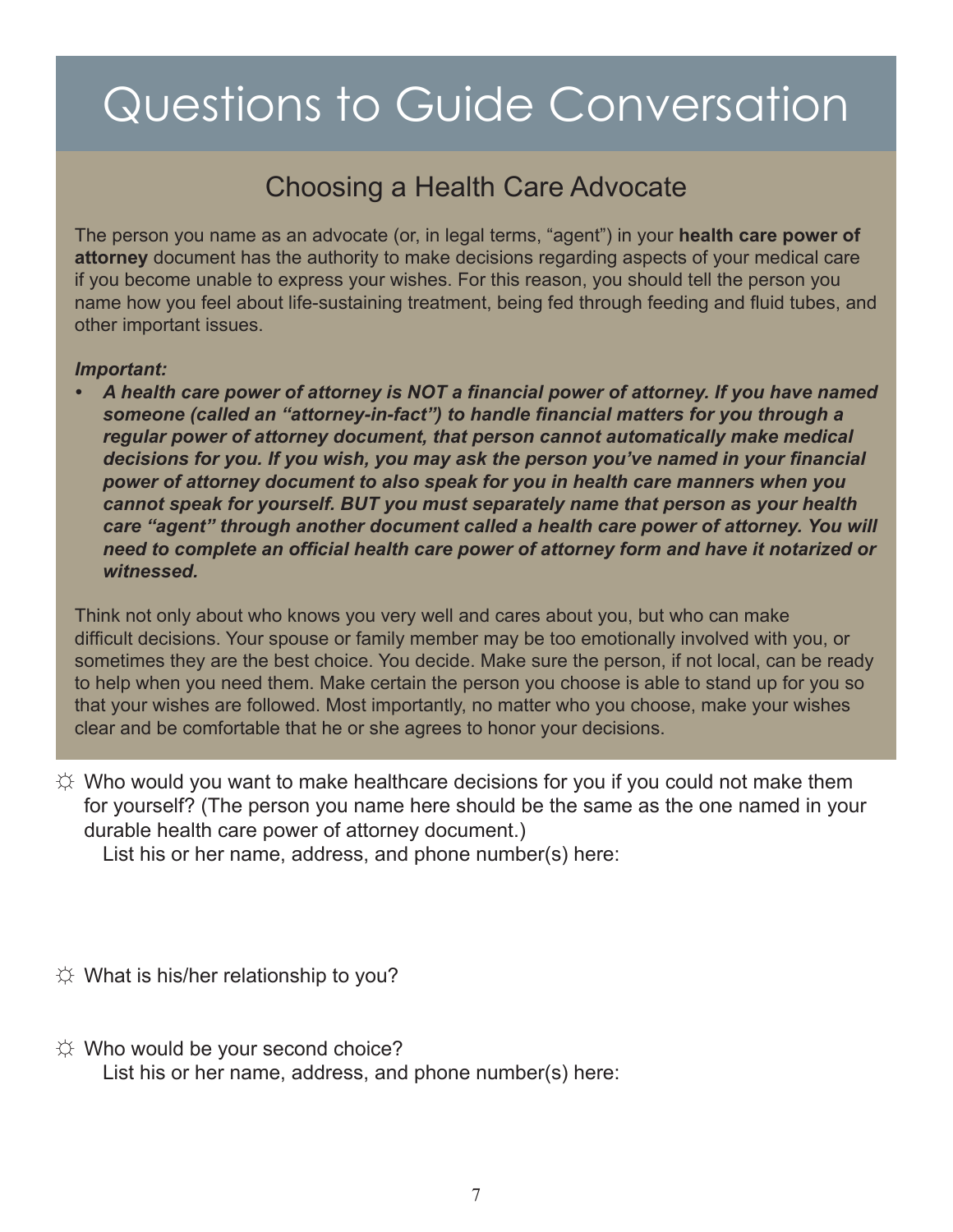☼ Have you completed your advance directive forms? \_\_\_\_\_\_ Yes \_\_\_\_\_\_ No If yes, Where are they located?

*MAKING YOUR WISHES KNOWN*

*It's not enough to just complete a living will and durable power of attorney-health care documents. It is important to have a conversation with your family or friends. The following questions can help you begin this important conversation with those you love. Write your responses here, talk with your family, and put this document and your advance directives in a safe and known place after you have copied and distributed them to your physician(s) and family members or friends. (Because these documents may be needed quickly, a safe deposit box at a bank is not the best location.)*

 $\Diamond$  Would you want to be sedated, kept in a sleeping state, if it were necessary to control your pain?

 $\uplus$  If you could no longer swallow, would you want tube feedings?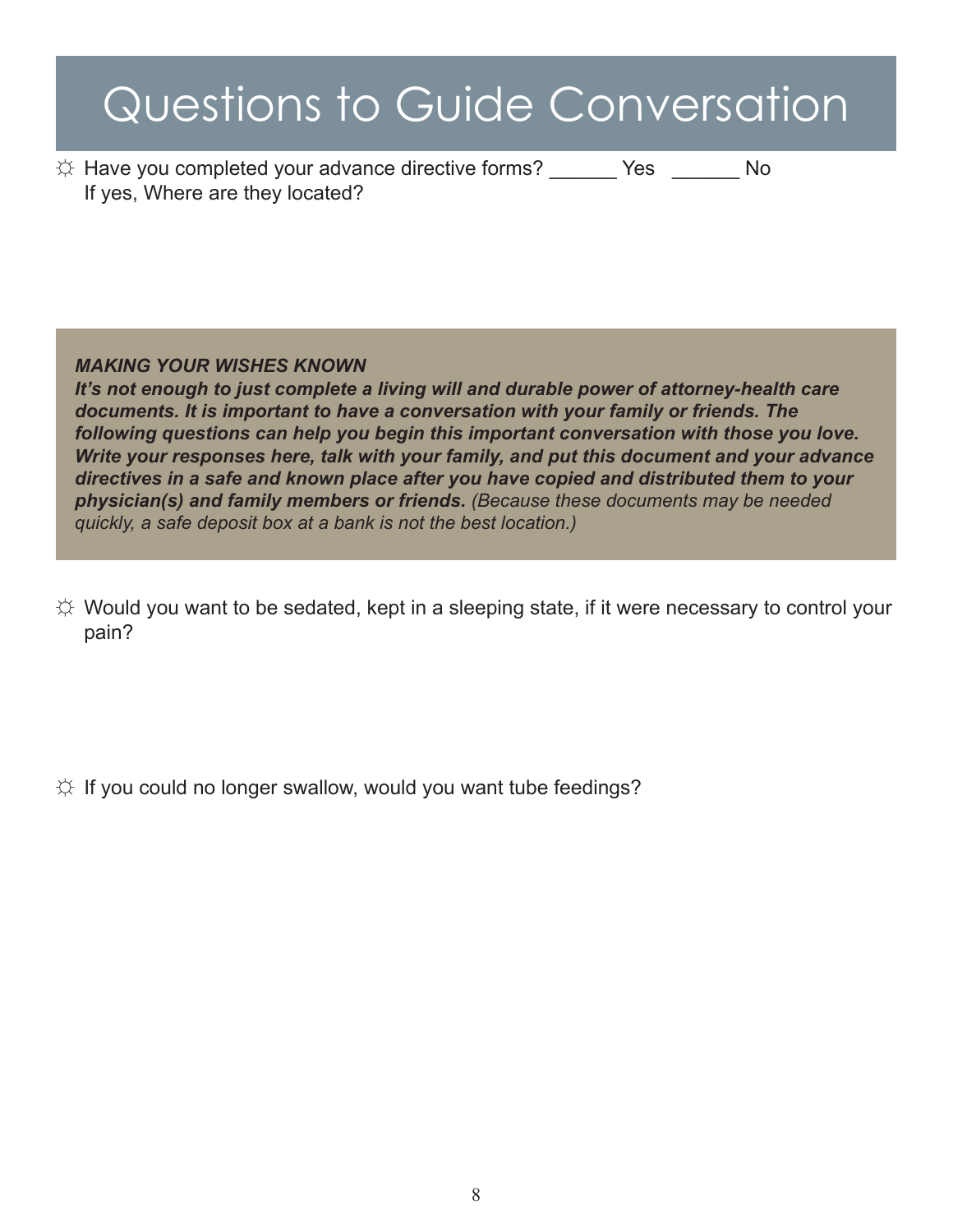$\varphi$  If you could plan today, what would the last day of your life be like? *For example: Where would you be? What would you be doing? What would you eat? What music would you listen to? What would be your final words and acts? Who would be with you?*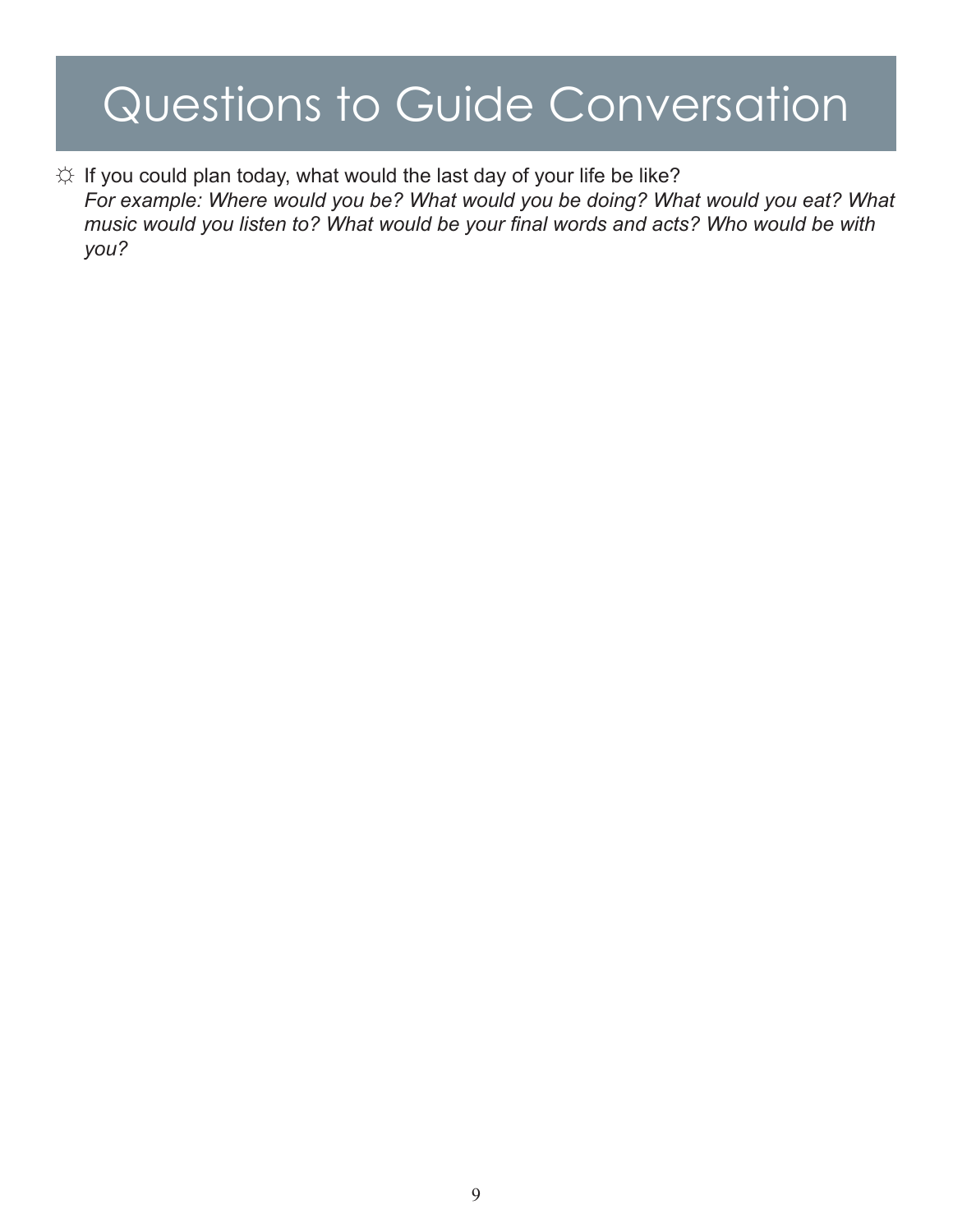$\Diamond$  Would you want to have a hospice team or other palliative (comfort) care available to you to ensure effective pain control and relief from any distressing symptoms like shortness of breath, nausea, etc.?

 $\uplus$  Do you fear any particular treatments or procedures? \_\_\_\_\_ Yes \_\_\_\_\_\_\_\_ No

*If you checked yes, list the treatments or procedures:*

 $\hat{X}$  What are your fears or concerns about the end of your life?

 $\uplus$  Under what circumstances would dying naturally be preferable to sustaining life?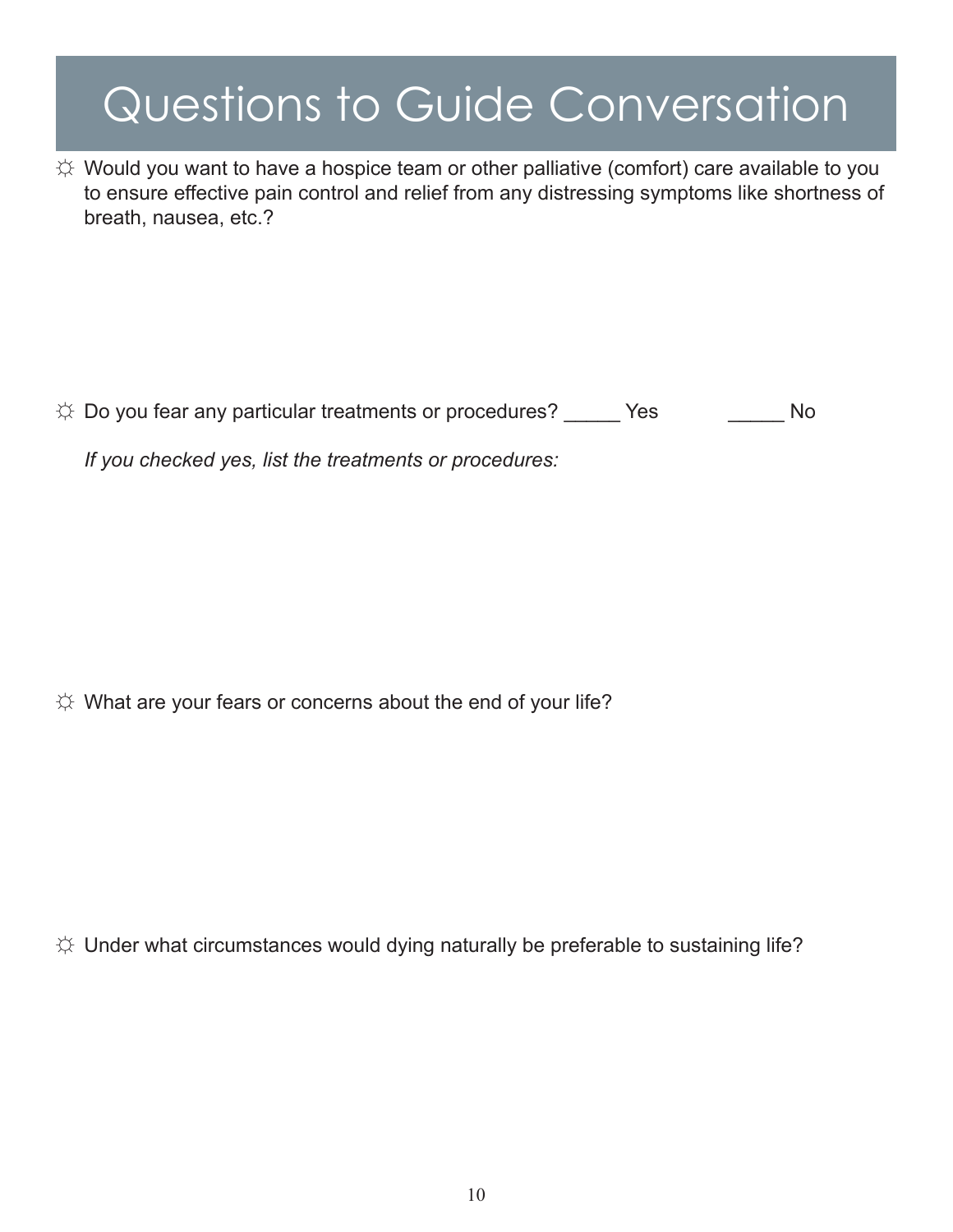$\Im$  What do you need for comfort and support as you journey near death? *For example: Do you want to pray with a member of the clergy or other trusted person? Be read to from spiritual or religious texts? Listen to poetry or music?*

 $\uplus$  Do you wish to be an organ donor? Yes No

- $\uplus$  Do you wish to include your name in Ohio's organ donor database so that an organ procurement organization can respond quickly to transplant needs? \_\_\_\_\_ Yes \_\_\_\_\_ No
- $\Leftrightarrow$  Are there any special instructions?

### **Important Donation Facts:**

- ☼ Your status as an organ donor is considered only after every effort has been made to save your life and you have been declared legally dead.
- $\uplus$  Information provided through the Ohio Donor Registry can be assessed and used only by authorized organ, tissue and eye recovery agencies in Ohio.
- $\uplus$  You may change your mind or refine your decisions at any time, but you must complete and file another Donor Registry Enrollment Form.
- $\uplus$  An open casket is still possible. The recovery of organs and tissues is a surgical procedure that ensures the donor's body is treated with dignity and respect.

To complete a Donor Registry Enrollment Form, please see your local auto license bureau or use the form included in Choices: *Living Well at the End of Life*, at: **www.midwestcarealliance.org.**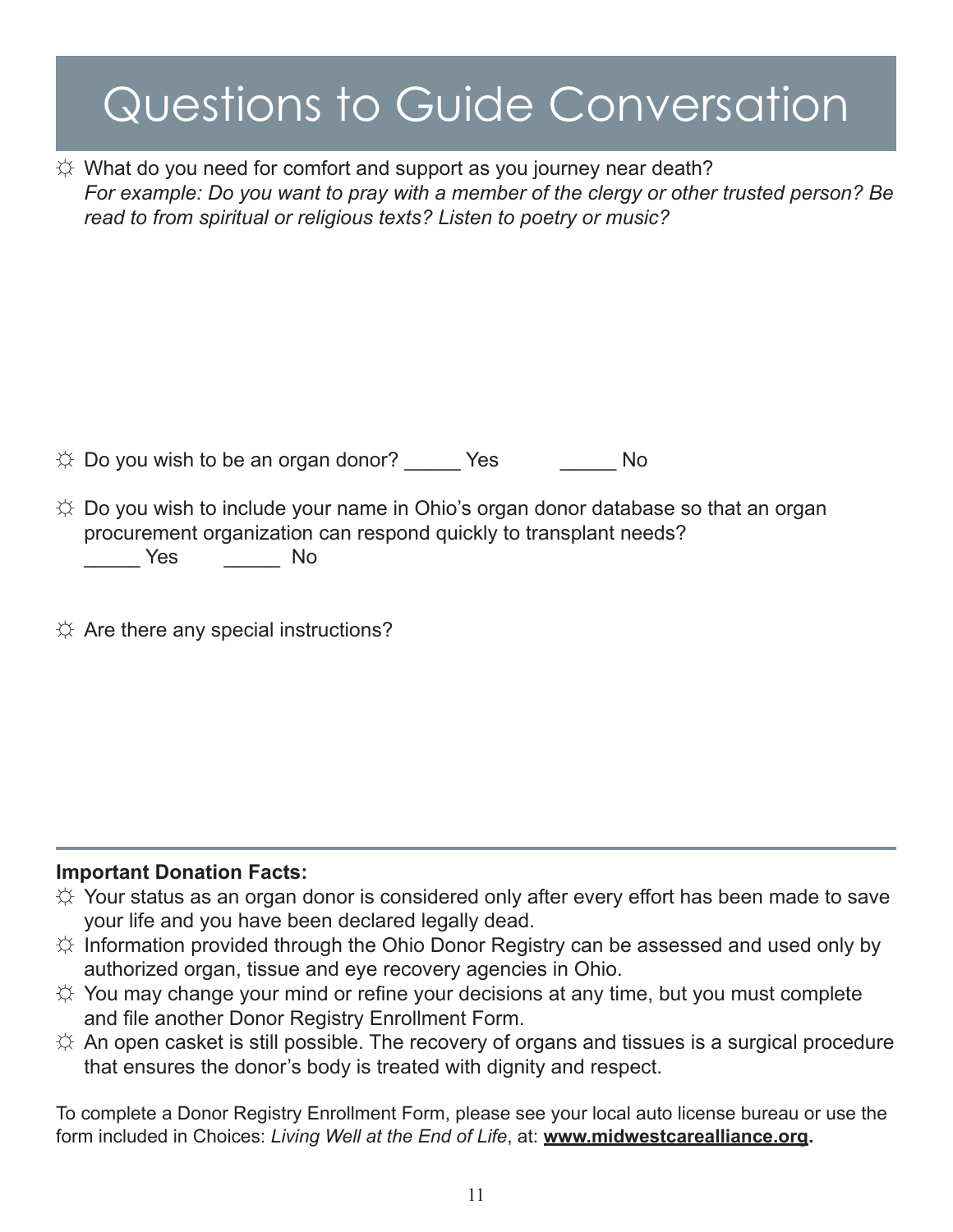# **Glossary**

#### **Advance Directives**

documents, including the Living Will, Durable Health Care Power of Attorney and Mental Health Declaration, that allow an individual, "in advance," to directly convey his or her wishes about health care treatment, or to choose someone to convey those wishes to medical personnel if the individual is unable to speak for himself or herself

### **Antibiotics**

drugs used to fight infection

### **Artificial nutrition and hydration**

using tubes or intravenous (IV) lines to supply food or water and other fluids when a person is unable to eat and drink

### **CPR (Cardiopulmonary resuscitation)**

a medical procedure using such treatments as external chest compression, administration of drugs, and/or electric shock treatment in an effort to restore the heartbeat

### **Dialysis**

the use of a machine to cleanse the blood when the kidneys are not functioning normally

### **Donor Registry Enrollment Form**

a form that allows you to register your name with the Bureau of Motor Vehicles as an organ, tissue and/or eye donor, and to specify the organs or tissues you wish to donate, and the specific purposes for which they can be used

### **DNR (Do Not Resuscitate)**

a physician's order that advises health care providers how to proceed if a person's heart or breathing has stopped.

### **DPOA-HC (Durable Power of Attorney for Health Care or "Health Care Power of Attorney")**

a legal document that authorizes another person to make health care decisions for you if you are unable to make informed health care decisions yourself

#### **Hospice**

a program of care that addresses the physical, emotional and spiritual needs of patients facing end-of-life, as well as those who care for them

### **Life Supporting Technologies**

any medical procedure, treatment, intervention or other measure that, when administered, serves principally to prolong life

### **Living Will**

a document that contains your written wishes for care at the end of life. Through it, you can state your preferences regarding aggressive, life-prolonging treatment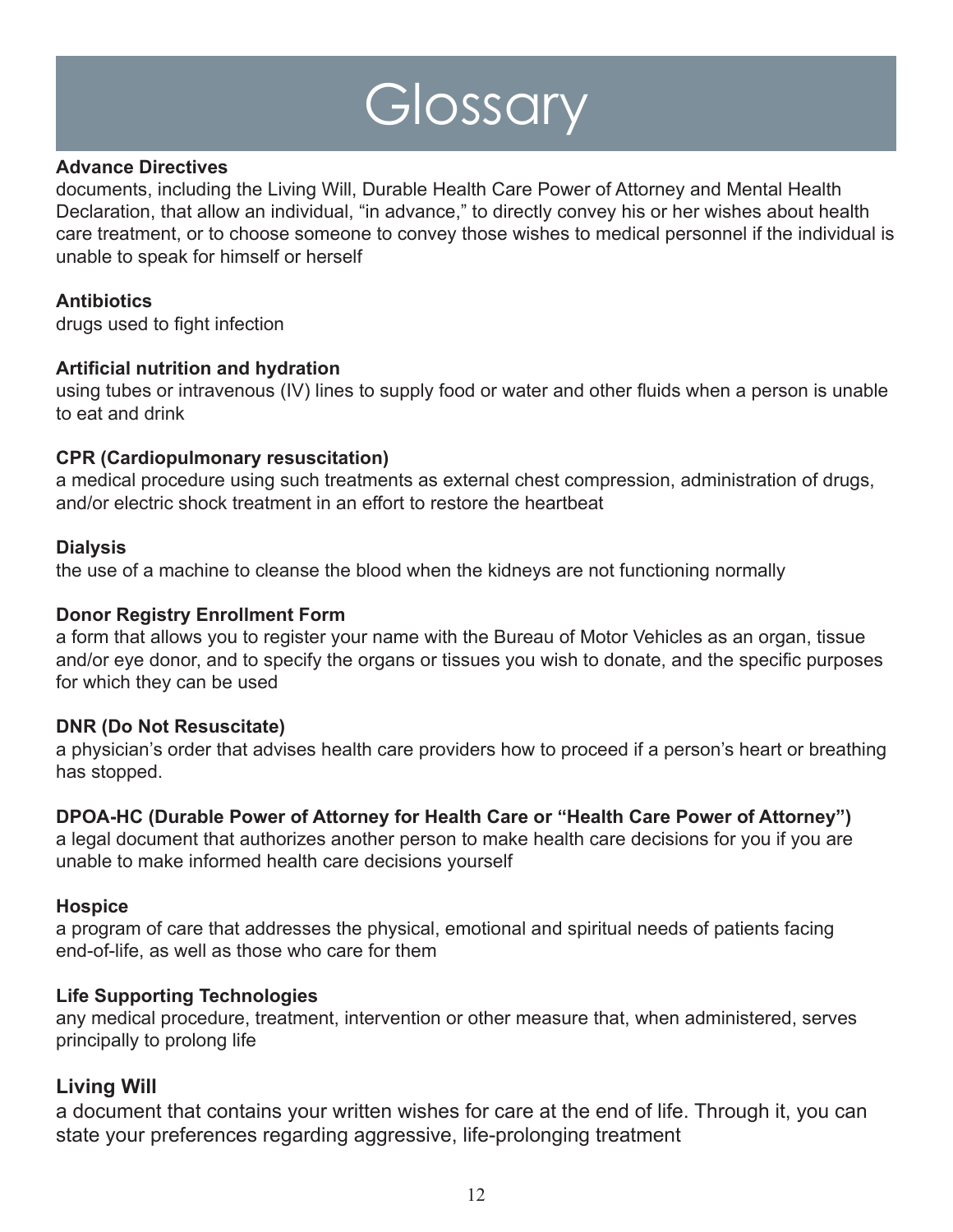# **Glossary**

#### **Mental Health Declaration**

allows you to state your own preferences regarding your mental health treatment and to designate an individual to make mental health care decisions for you when you are unable to make these decisions for yourself (The health care power of attorney covers mental health concerns for most people, but those who have been diagnosed with a mental illness may wish to have this document as well.)

### **Palliative Care**

focuses on comfort care for body, mind and spirit

### **Ventilator**

a breathing machine attached to a tube that is placed in a person's windpipe when he or she is unable to breathe normally

### **Advance Directives Packet**

The Advance Directives Packet, **Choices:** *Living Well at the End of Life*, contains:

- Your Questions Answered
- Ohio's Living Will
- Ohio's Living Will Declaration Form
- Ohio's Health Care Power of Attorney
- Ohio's Health Care Power of Attorney Form
- Ohio's Do-Not-Resuscitate Law
- **The Hospice Choice**
- Organ & Tissue Donation
- **Donor Registry Enrollment Form**

To receive **Choices:** *Living Well at the End of Life*:

- Visit www.midwestcarealliance.org and download the packet at no cost
- Send \$3 for the printed **Choices:** *Living Well at the End of Life* to:

**Midwest Center for Education 2233 North Bank Drive Columbus, Ohio 43220**

• Call 1-800-776-9513 for additional information

*\*Midwest Center for Education is an affiliate of Midwest Care Alliance*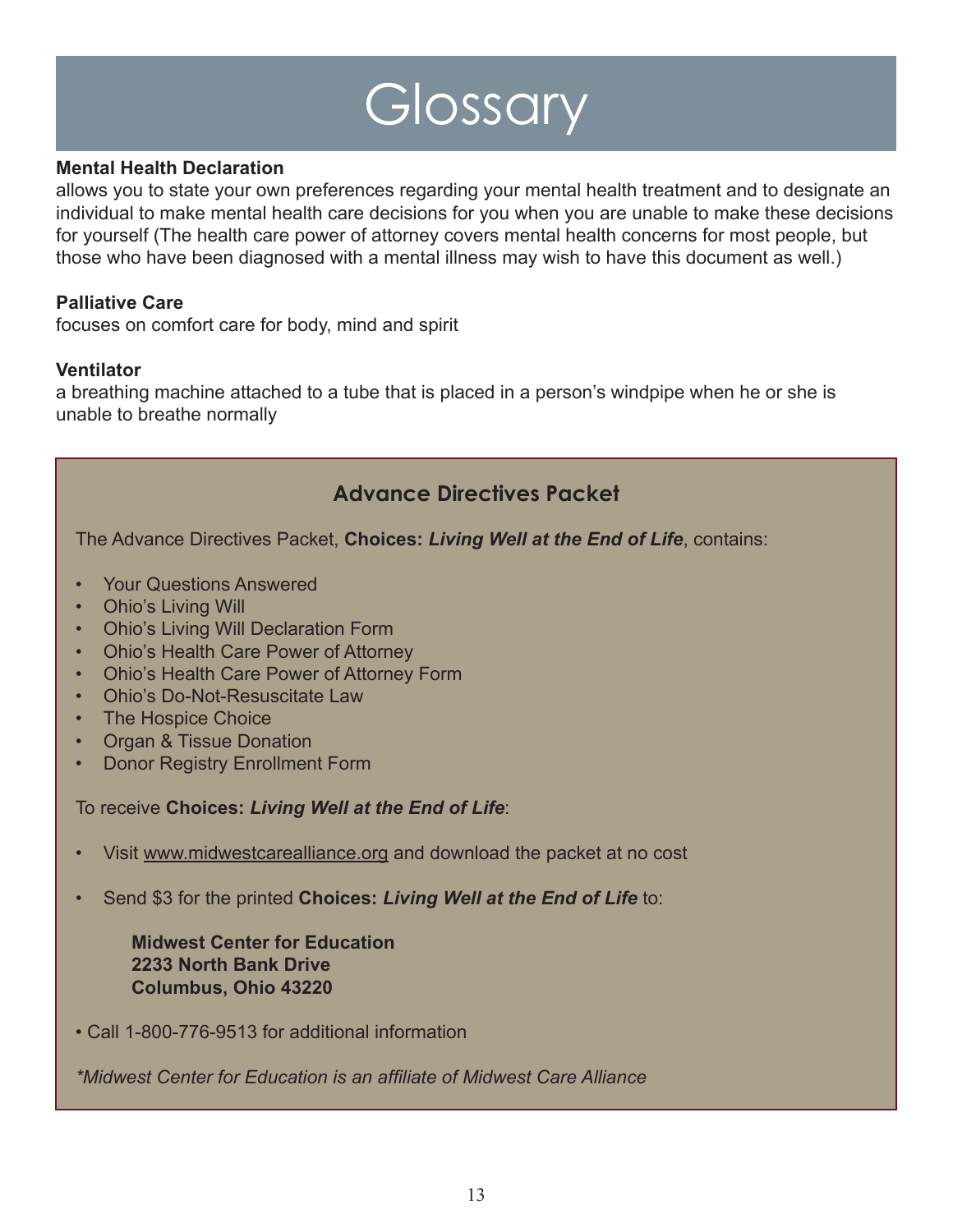### Resources

### **Books:**

**Baines, Barry.** Ethical Wills: Putting Your Values on Paper, Cambridge, MA: Perseus Books, 2001. **Byock, Ira.** Dying Well, New York: Riverhead Books, 1997.

**Byock, Ira.** The Four Things That Matter Most, New York: Free Press, 2004.

**Callahan, Daniel.** The Troubled Dream of Life: In Search of a Peaceful Death, New York: Simon & Schuster, 1993.

**Callanan, Maggie.** Final Gifts, New York: Bantam Books, 1992.

**Dunn, Hank.** Hard Choices for Loving People, Herndon, VA: A & A Publishers, Inc., 1992.

**Lattanzi-Licht, Marcia.** The Hospice Choice: In Pursuit of a Peaceful Death, New York: Simon & Schuster, 1998.

**Lynn, Joanne.** Handbook for Mortals: Guidance for People Facing Serious Illness, New York: Oxford University Press, 1999.

**Tobin, Daniel.** Peaceful Dying: The Step-by-Step Guide to Preserving Your Dignity, Your Choices, and Your Inner Peace at the End of Life, Reading, Mass.: Perseus Books, 1999.

**Webb, Marilyn.** The Good Death: The New American Search to Reshape the End of Life, New York: Bantam Books, 1997.

### **Websites:**

### **www.aarp.org**

provides comprehensive information and services for seniors, information about support groups and various publications

#### **www.growthhouse.org**

provides information about life threatening and terminal illnesses, hospice and home care, pain management, palliative care, death, and bereavement

#### **www.nhpco.org**

National Hospice & Palliative Care Organization

#### **www.midwestcarealliance.org**

Midwest Care Alliance (Download Ohio Advance Directives packet here.)

#### **www.caringinfo.org**

information about end of life issues and decision making

#### **www.pbs.org/wnet/onourownterms/index.html**

provides information about decision making and end of life care based on the PBS series

#### **www.ohiobar.org**

Provides pamphlets explaining living wills, health care powers of attorney, and DNR; go to "search" box and type in "LawFacts"

#### **www.polst.org**

The National POLST Paradigm is an approach to end-of-life planning based on conversations between patients, loved ones, and medical providers.

> *For more information on receiving Advance Directive Forms, visit www.midwestcarealliance.org or call 1-800-776-9513.*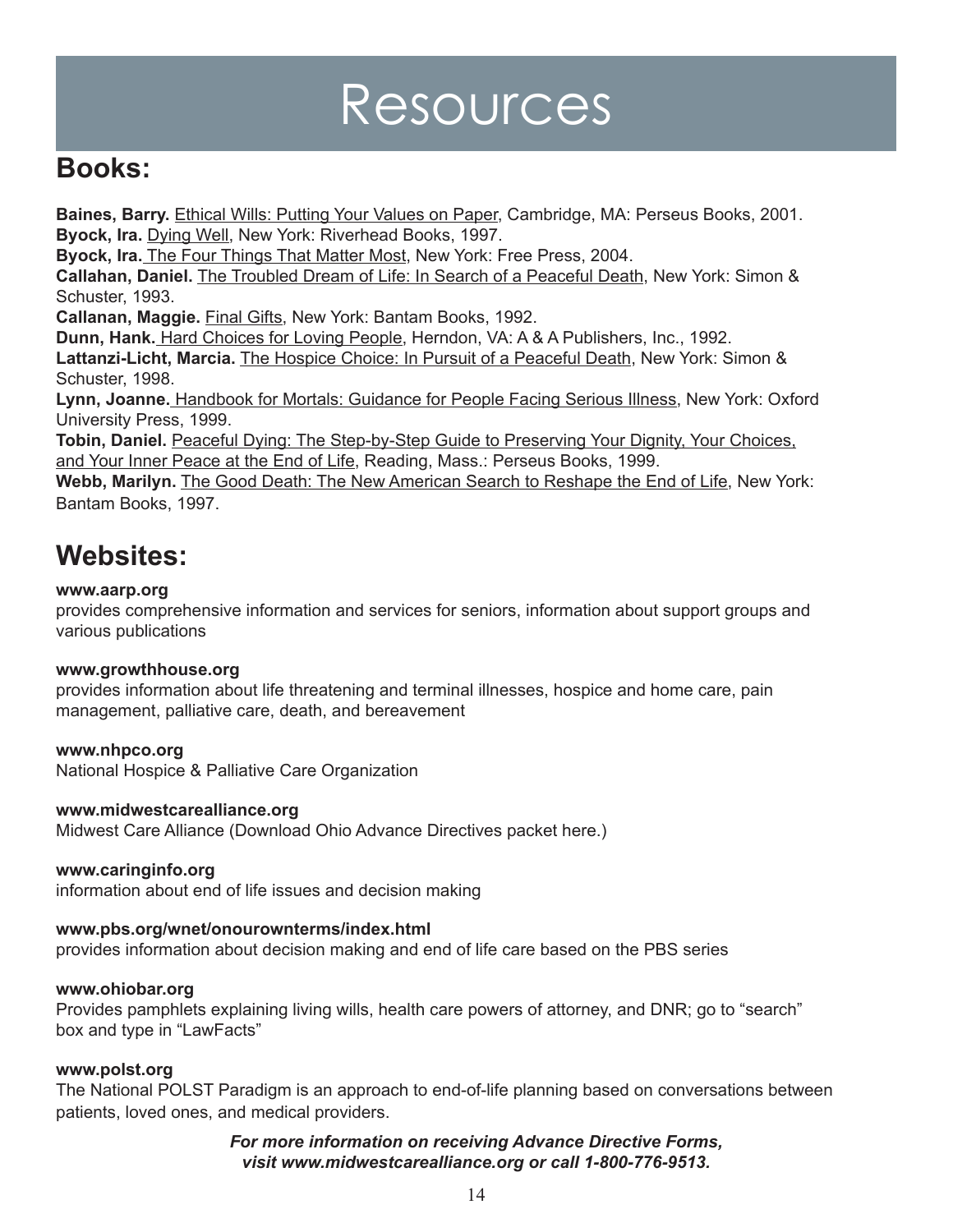# Ohio End of Life Collaborative

### **Partners:**

American Cancer Society, Ohio Division Findlay Area End of Life Coalition Hospice and Palliative Care of Greater Wayne County Hospice of the Western Reserve Hospice of Central Ohio LeadingAge Ohio Marietta Memorial Hospital, Respecting Choices Committee Midwest Care Alliance Office of the State Long-Term Care Ombudsman Ohio Department of Health Cancer Program OhioHealth Hospice Ohio State Bar Foundation

### **Contributing Agencies:**

Advance Care Planning Coalition of Greater Toledo Bridge Home Health & Hospice Catholic Healthcare Partners Central Ohio Area Agency on Aging Central Ohio Hospice & Palliative Care Nurses Association Families for Improved Care Good Samaritan Hospital Hospice & Palliative Care of the Visiting Nurse **Service** Hospice of Cincinnati Licking County Honoring Choices at the End of Life Licking Memorial Hospital Mount Carmel Hospice and Palliative Care

Ohio Attorney General's Office Ohio Council for Home Care & Hospice Ohio Funeral Directors Association Ohio Health Care Association Ohio KePRO Ohio Nurses Association Ohio Osteopathic Association Ohio State Bar Association Ohio State Medical Association Robinson Visiting Nurse & Hospice State of the Heart Hospice Stein Hospice Working Group to Improve Psychosocial Care Near the End of Life

### **Credits**

#### **Caring Conversations** Printed with permission from Center for Practical Bioethics, Kansas City, MO, 1999

### **Conversations Before the Crisis**

Printed with permission from Last Acts, Washington DC, 2003

### **"Isn't it Time We Talk?"**

Printed with permission from The Carolinas Center for Hospice and End of Life Care, 2003